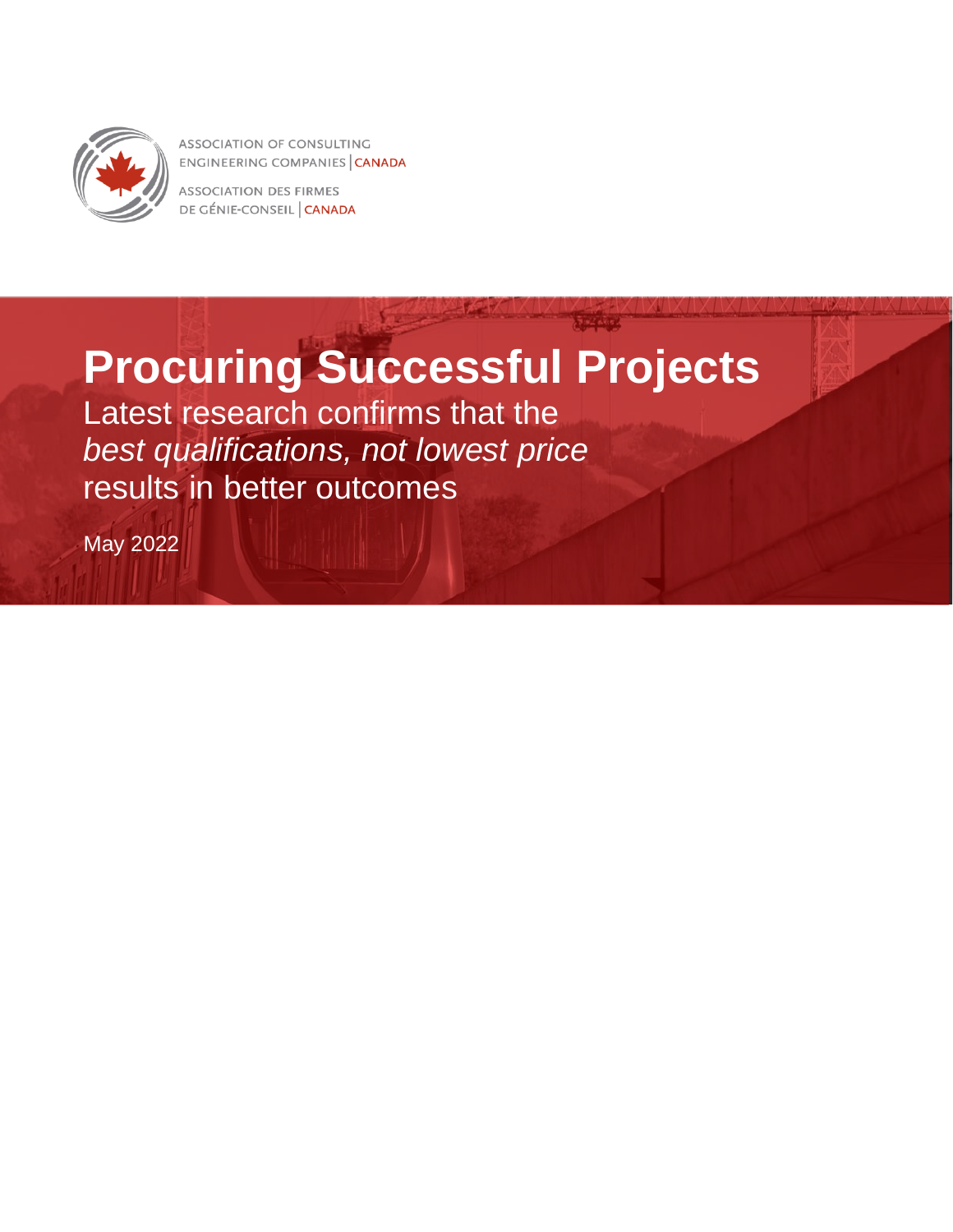#### **Introduction**

Owners want projects to be delivered on time and on budget. And they want their assets to do what they were designed to do. Whether a business is constructing a new manufacturing facility, a province is expanding public transit, or a city is developing a new commercial district, consulting engineering firms play a critical role in ensuring the timely and cost-effective delivery of infrastructure. The barriers that stand in the way are often out of the firm's control, but important measures can be taken from the outset of a project to reduce construction delays and cost overruns. In fact, these same measures can also result in better outcomes that address owners' financial, social, and environmental goals. Project success starts with procurement, which is where Qualifications-Based Selection, or QBS, comes in.

Issues at the procurement stage tend to compound over the life of the project. If not addressed during procurement, they can add delays and create problems during the design phase, and those issues regularly bleed into the construction phase and can even have operational and maintenance implications for decades. Conversely, thoughtful and forward-thinking procurement offers the greatest opportunity for successful delivery of a project with lasting benefits.

#### **Qualifications, not low price, results in better project outcomes**

Now, three recent and thorough studies have provided evidence that confirm that owners are experiencing these procurement-based issues and also show that there are better and more effective ways to procure project planning and design services. These studies continue to confirm that the recognized best practice of QBS offers reliable improvement of design documents, which benefits not only the clients but the entire project delivery team, including consulting engineers, architects, general contractors, and subcontractors, throughout the project life-cycle. QBS procurement focusses on identifying the best available team, based on experience and qualifications, with the best proposal and project fit, to deliver the project. An NSERC-funded study from the University of Alberta found that the average design cost index of non-QBS projects was 27.2% higher than QBS projects.<sup>1</sup> QBS is the best approach to protect project owners against the worst project outcomes.

In Canada, the main barriers to QBS implementation are a lack of understanding of qualifications and criteria to be considered during procurement, difficulty in quantifying the impact of A/E qualifications on project performance outcomes, and lack of an automated and objective decision support system for evaluating  $A/E$  services.<sup>2</sup> However, these studies also provide an opportunity for ACEC-Canada to further promote the benefits of QBS with federal, provincial, and municipal governments that would benefit from more cost-effective and timely delivery of infrastructure projects. Along with our provincial and territorial associations, we will continue to make project owners aware that investing more at the right time, early in the project pays long-term dividends.

Low-bid procurement are disincentives to collaborative, innovative and investment in the design stage. The studies show that problems stemming from that process have grown steadily worse over the past decade, as 95% of general contractors (GCs) say they have not received a complete set of design documents in the projects they've worked on. Completeness is an issue, but consistency is another challenge. Nearly 40% of subcontractors think that the quality of documents is poorer than on typical projects in the past.<sup>3</sup> Over 50% of GCs indicated that the level of document

<sup>1</sup> AbouRizk, S et al. *Detailed Reports, Impact of Qualification-Based Selection of Engineering Services on Project Outcomes*. University of Alberta. Edmonton. 2021.

<sup>2</sup> AbouRizk, S. et al. *Executive Summary Reports, Impact of Qualifications-Based Selection of Engineering Services on Project Outcomes*. University of Alberta. Edmonton. 2021.

<sup>3</sup> Construction & Design Alliance of Ontario (CDAO). *Impacts of Pre-Project Investment & Quality of Documents on Project Delivery Efficiencies.* Toronto. 2021.